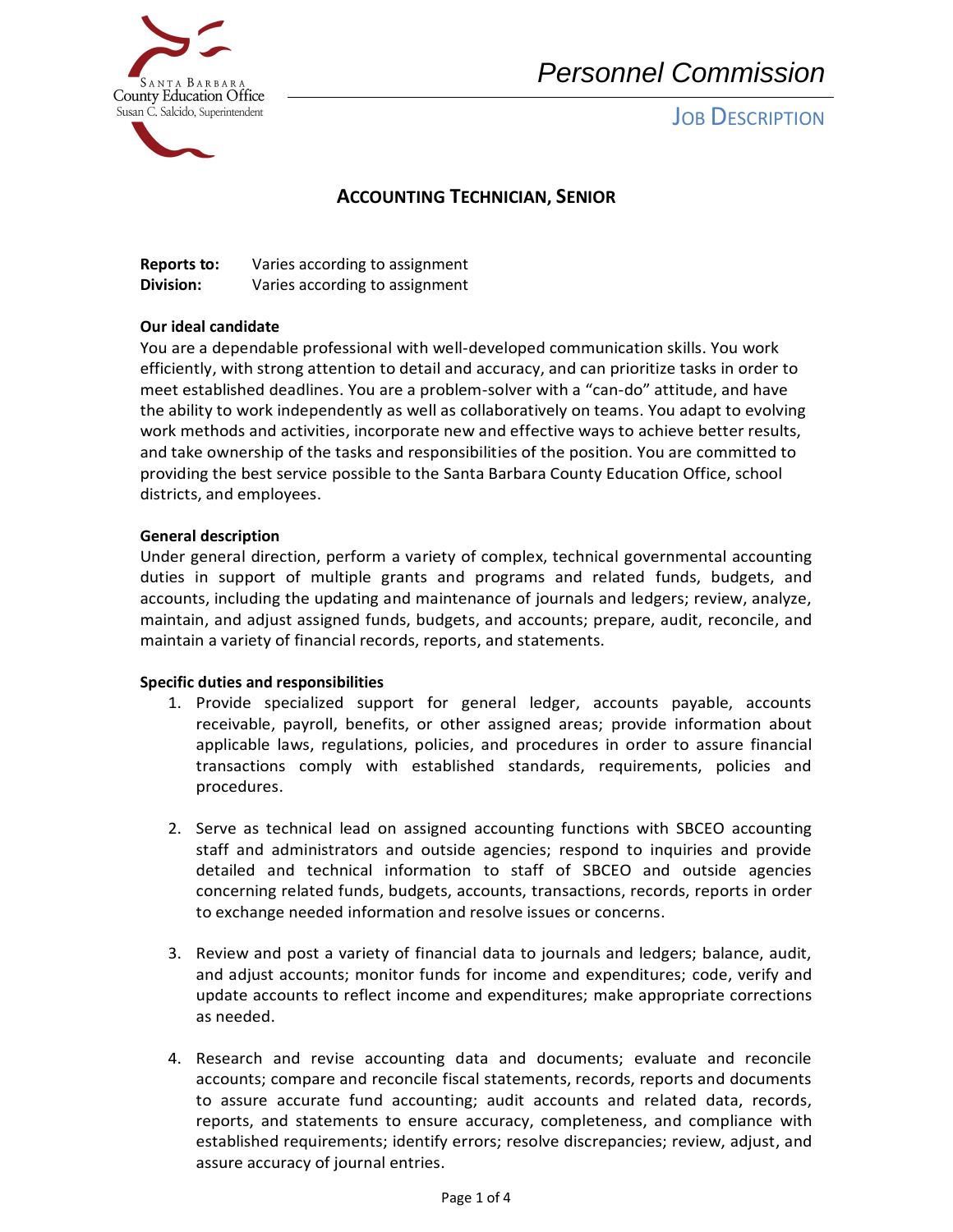

**JOB DESCRIPTION** 



# **ACCOUNTING TECHNICIAN, SENIOR**

- 5. Prepare and maintain a variety of financial records, statements, files, and reports related to accounts, funds, income, expenditures, budgets, programs, grants, contracts, reconciliations and assigned activities; assure mandated reports are completed in accordance with established timelines and requirements.
- 6. Develop, prepare, and maintain various budgets as assigned; support departmental managers by assuring expenditures do not exceed established limitations, analyzing budgetary data, and preparing forecasts, projections, and recommendations; ensure grant transactions comply with established requirements; initiate and process account and budget transfers as authorized.
- 7. Use a variety of software programs and databases to: establish and maintain records and files; initiate queries, develop spreadsheets, and generate a variety of custom and standard computerized reports and statements; assure accuracy of input and output data.
- 8. Review, audit for accuracy, and process purchase orders, requisitions, warrants, claims, journal entries, and invoices; prepare invoices and other documents for payment; assure proper account coding; issue payments for various financial obligations.
- 9. Receive, audit, and verify incoming monies; check money totals against receipts and invoices to assure accuracy; prepare, audit, and reconcile various deposits; prepare and follow up on invoices and billings.
- 10. Provide technical support with year-end closing, new fiscal year and related accruals, grants, allocations and financial functions as assigned.
- 11. May serve as leadworker over other accounting and clerical staff.
- 12. Perform related duties as assigned.

## **Requirements**

Education: Possession of an associate's degree in accounting, business, or related field preferred.

Experience: Two years of experience performing paraprofessional accounting duties. Experience in a public sector or public school setting is preferred.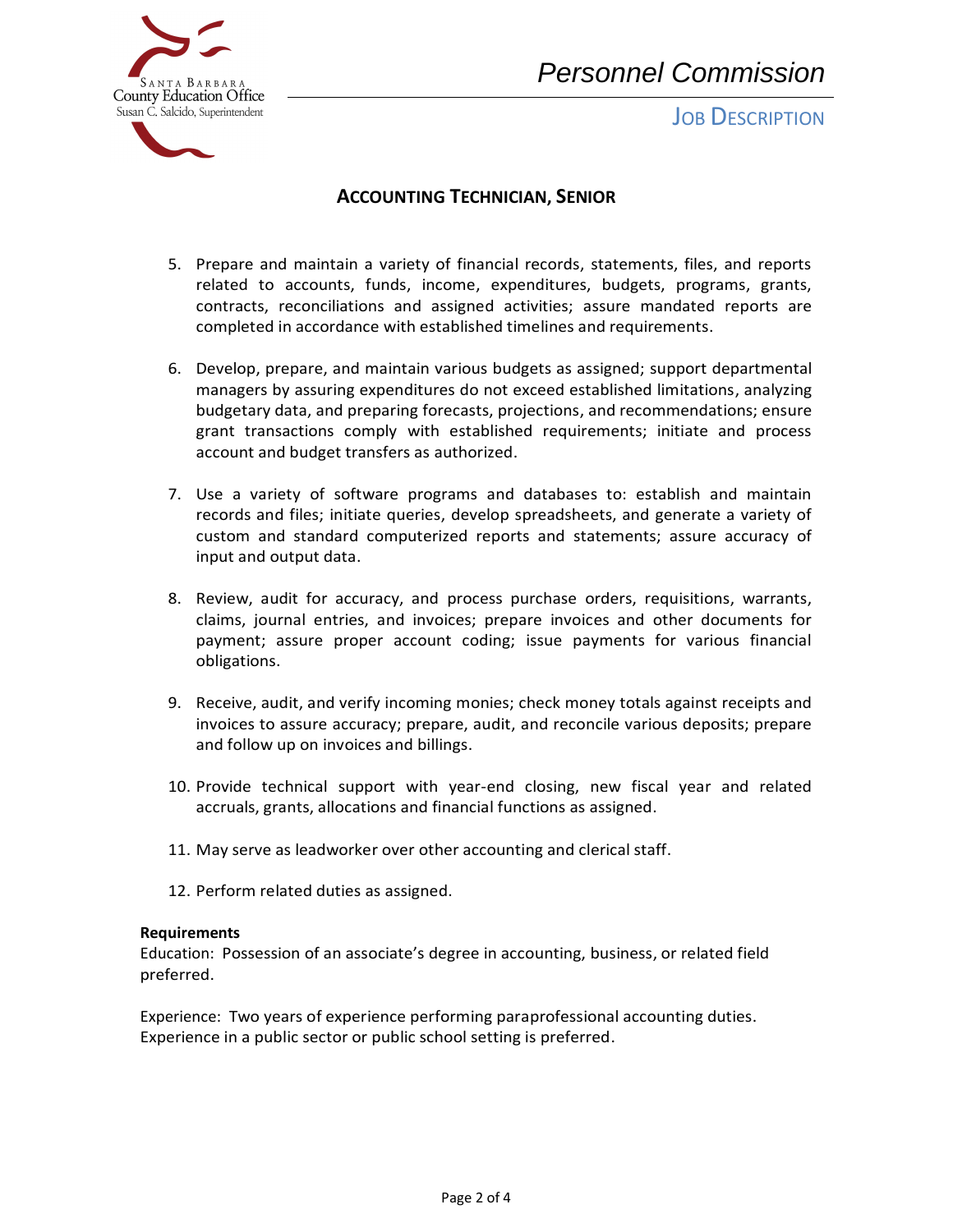

# *Personnel Commission*

**JOB DESCRIPTION** 

# **ACCOUNTING TECHNICIAN, SENIOR**

## **Knowledge of:**

- general ledger, governmental and fund accounting, and grant accounting • Methods, procedures, and terminology used intechnical accounting, including
- Financial record-keeping practices
- General accounting and business functions of an educational organization
- Policies and objectives of assigned programs and activities
- Arithmetic, including percentages and fractions
- Modern office practices, procedures, and equipment
- Standard office productivity software applications
- Databases and enterprise financial systems
- Correct English usage, grammar, spelling, punctuation and vocabulary
- Telephone and email etiquette

## **Ability to:**

- • Learn, interpret, apply, and explain laws, codes, rules, regulations, policies, and procedures
- • Analyze data and situations accurately, make sound decisions, and recommend effective courses of action
- Work with speed and accuracy
- Make accurate arithmetical computations
- • Use and achieve proficiency with a variety of computerized accounting, enterprise, and other software programs
- Understand and follow oral and written directions
- Communicate effectively both orally and in writing
- • Establish and maintain effective working relationships with individuals at all levels of the organization
- Work independently and as a member of a team
- Meet schedules and deadlines
- Maintain confidentiality of files and other sensitive materials

## **Licenses and certificates**

 Some positions in this classification may require possession of a valid California driver's license. Occasional local travel may be required.